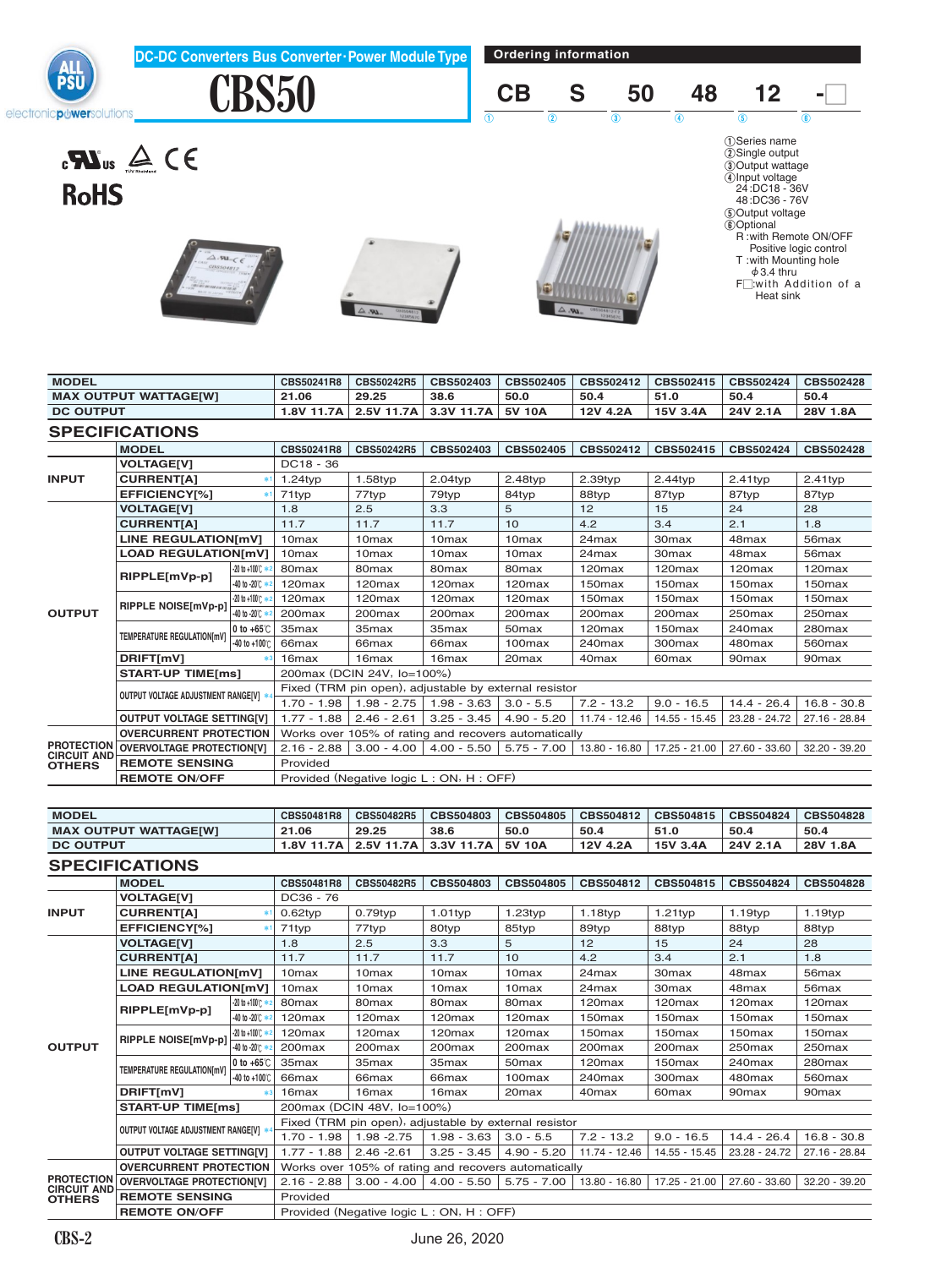



#### **GENERAL SPECIFICATIONS**

| <b>INPUT-OUTPUT</b>                       | DC1,500V or AC1,000V 1minute, Cutoff current = 10mA, DC500V 50M $\Omega$ min(20 + 15°C)                                                 |  |  |  |  |
|-------------------------------------------|-----------------------------------------------------------------------------------------------------------------------------------------|--|--|--|--|
|                                           | <b>ISOLATION INPUT-CASE PIN, BASE PLATE</b> DC1,500V or AC1,000V 1minute, Cutoff current = 10mA, DC500V 50M $\Omega$ min(20 $\pm$ 15°C) |  |  |  |  |
| OUTPUT-CASE PIN, BASE PLATE               | AC500V 1 minute, Cutoff current = 100mA, DC500V 50M $\Omega$ min (20 $\pm$ 15°C)                                                        |  |  |  |  |
| <b>OPERATING TEMP. HUMID.AND ALTITUDE</b> | -40 to +100℃ (On aluminum base plate), 20 - 95%RH (Non condensing) (Refer to "Derating"), 3,000m (10,000feet) max                       |  |  |  |  |
| STORAGE TEMP., HUMID.AND ALTITUDE         | $-40$ to +100℃, 20 - 95%RH (Non condensing), 9,000m (30,000feet) max                                                                    |  |  |  |  |
| <b>VIBRATION</b>                          | 10 - 55Hz, 49.0m/s <sup>2</sup> (5G), 3minutes period, 60minutes each along X, Y and Z axis                                             |  |  |  |  |
| <b>IMPACT</b>                             | 196.1m/s <sup>2</sup> (20G), 11ms, once each along X, Y and Z axis                                                                      |  |  |  |  |
| <b>AGENCY APPROVALS</b>                   | UL60950-1, C-UL, EN60950-1                                                                                                              |  |  |  |  |
| <b>CASE SIZE/WEIGHT</b>                   | $57.9 \times 12.7 \times 61.0$ mm [2.28 $\times$ 0.5 $\times$ 2.4 inches](W $\times$ H $\times$ D) / 83g max                            |  |  |  |  |
| <b>COOLING METHOD</b>                     | Conduction cooling (e.g. heat radiation from the aluminum base plate to the attached heat sink)                                         |  |  |  |  |
|                                           | <b>ENVIRONMENT</b>                                                                                                                      |  |  |  |  |

\*1 At rated input(DC24V,DC48V) and rated load.<br>\*2 Ripple and ripple noise is measured by using measuring board with recommended capacitor Co & the film capacitor 0.1 µ F.<br>Меаsured by 20MHz oscilloscope or Ripple-Noise m

\*3 Drift is the change in DC output for an eight hour period after a half-hour warm-up at 25℃, with the input voltage held constant at the rated input/output.<br>\*4 When the input voltage is in the range of DC18 - 20V, DC36

#### **External view**



#### **Performance data**



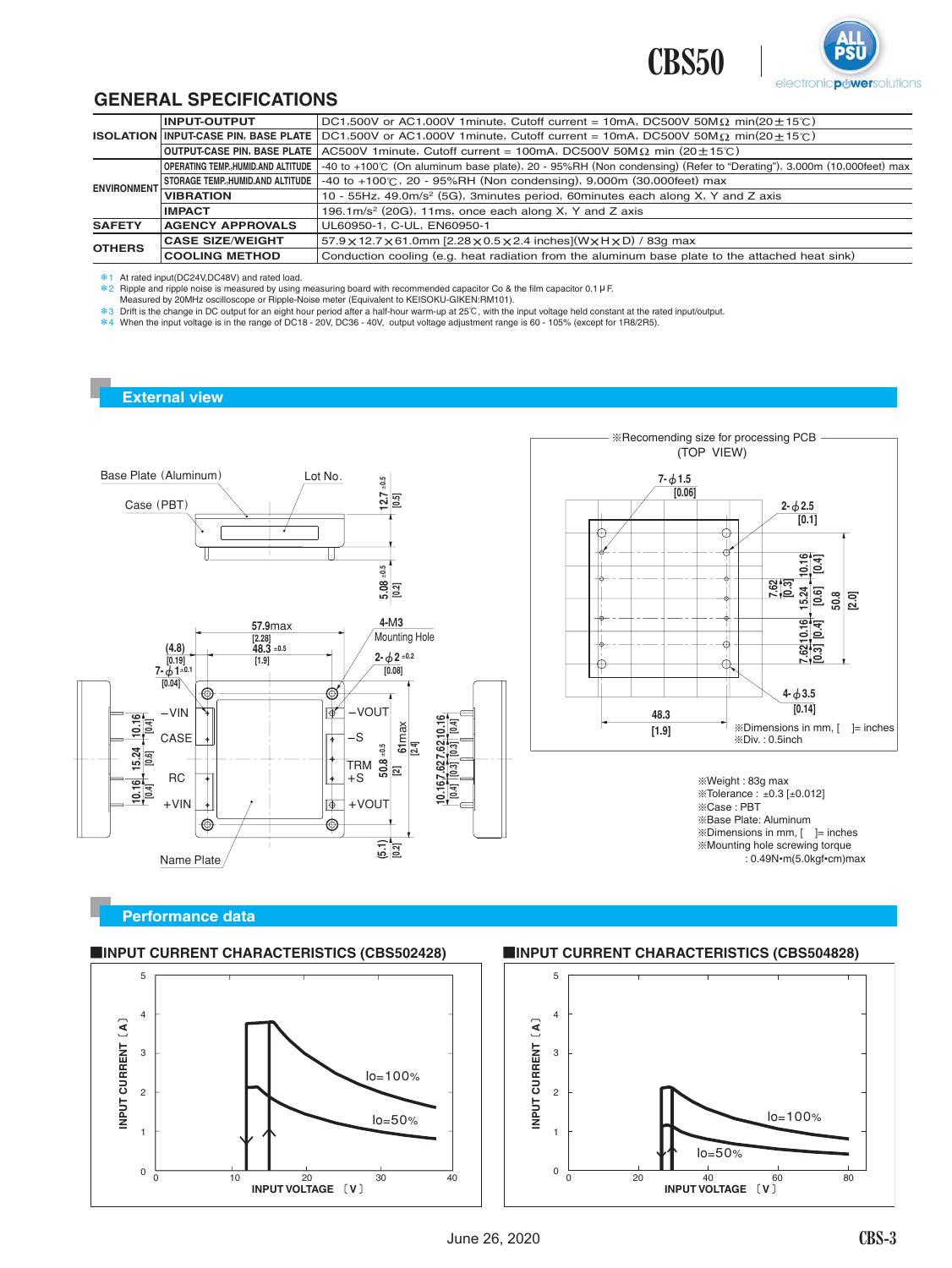

# **CBS-series**

#### **Pin Configuration**



| No.             | Pin Name      | <b>Function</b>                   |
|-----------------|---------------|-----------------------------------|
| (1)             | $+VIN$        | +DC input                         |
| $^\mathrm{(2)}$ | <b>RC</b>     | Remote ON/OFF                     |
| $\circled{3}$   | <b>NC</b>     | No connection (CBS350/450)        |
|                 | CASE          | Wiring base plate (CBS50/100/200) |
| 4               | -VIN          | -DC input                         |
| <b>(5)</b>      | +VOUT         | +DC output                        |
| 6               | $+S$          | +Remote sensing                   |
| 7               | <b>TRM</b>    | Adjustment of output voltage      |
| 8               | $-S$          | -Remote sensing                   |
| 9               | -VOUT         | -DC output                        |
|                 | Mounting hole | Mounting hole                     |

#### **Implementation・Mounting Method**

#### Mounting method

- When multiple power modules are used side by side, position them with sufficient spaces to allow adequate air ventilation so that the aluminum base plate temperature of each power module will remain within the temperature range shown in the "derating".
- Do not pass the DC input pattern underneath the power module as this will increase conducted noise. Place the DC input pattern away from the power module. Do not pass the DC output pattern underneath the power module as this will increase output noise. Place the DC output pattern away from the power module.
- High frequency noise is radiated from the power module. When mounting the power module on a PCB, leave a copper pattern on the PCB to let it act as a shield and connect this pattern to the CASE pin (CBS50/100/200) or the mounting hole.
- ■When a heat sink cannot be fixed on the base plate side, order the power module with "-T"option. A heat sink can be mounted by affixing a M3 tap on the heat sink. In case of CBS350/450, make sure a mounting hole will be connected to a grounding capacitor CY.

|               | Mounting hole         |
|---------------|-----------------------|
| Standard      | M <sub>3</sub> tapped |
| Optional : -T | $\phi$ 3.4 thru       |

#### Stress onto the pins

- ■Applying excessive stress to the input or output pins of the power module may damage internal connections. Avoid applying stress in excess of that shown in right figure.
- ■Input and output pins are soldered onto the internal PCB. Do not bend or pull the leads with excessive force.
- ■As unexpected stress may be applied to the pins, set the diameter of the PCB mounting hole at 3.5mm.
- ■As unexpected stress may be applied to the pins from vibration or shock, fix the power module by using the mounting holes with screws to reduce stress.
- **EXAM** THE FIX the power module to the PCB with the screws before soldering the input and output pins to prevent the PCB pattern being damaged.



#### Soldering temperature

**■Flow soldering : 260℃ for up to 15 seconds.** ■Soldering iron (26W) : 450℃ for up to 5 seconds.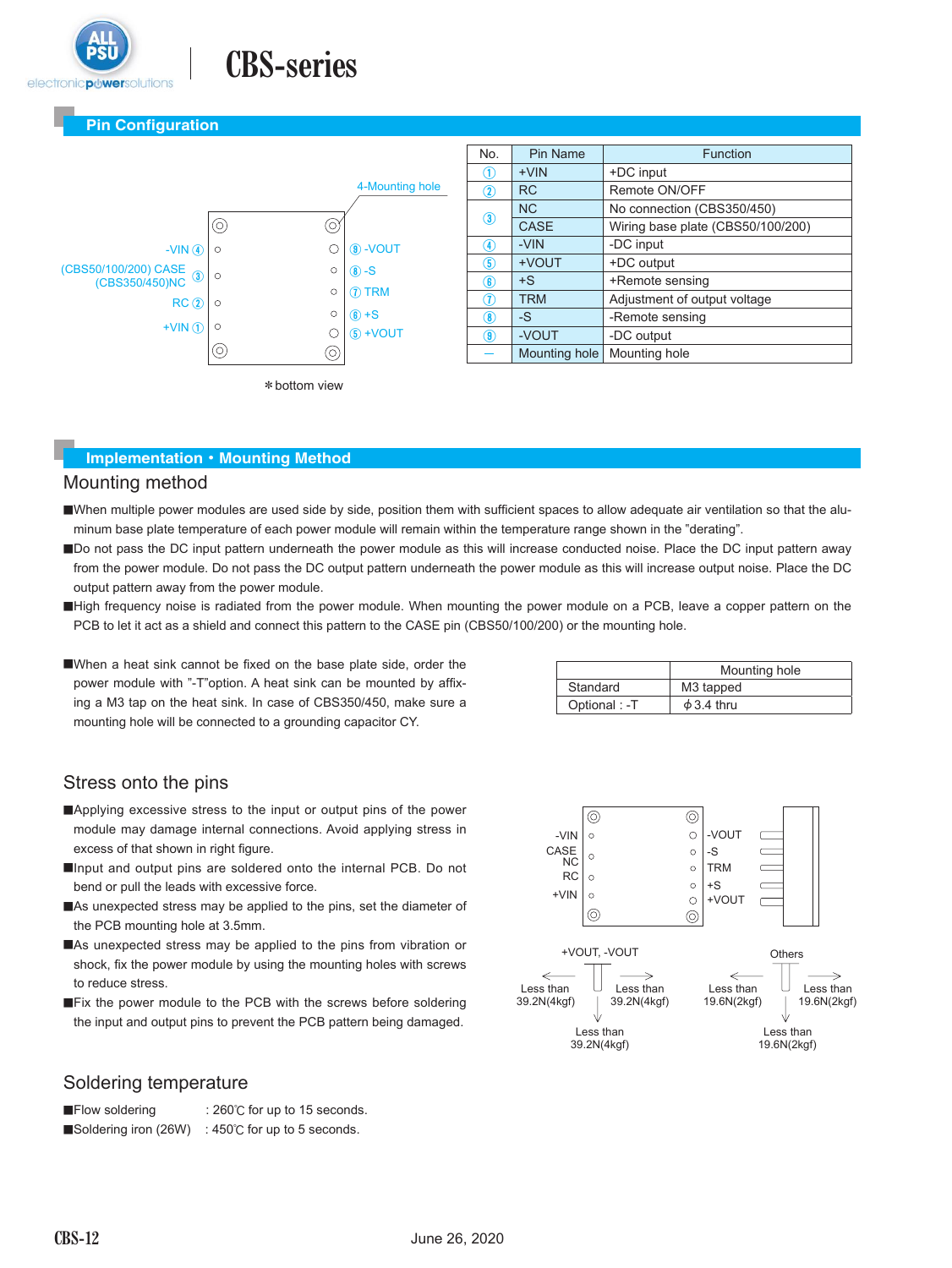



#### **Derating**

■Use the power modules with conduction cooling (e.g. heat dissipation from the aluminum base plate to the attached heat sink).Below shows the derating curves with respect to the aluminum base plate temperature. Note that operation within the hatched areas will cause a significant level of ripple and ripple noise. Contact us for more information on cooling methods.

It is necessary to note thermal fatigue life by power cycle. Please reduce the temperature fluctuation range as much as possible when the up and down of temperature are frequently generated.Contact for more information on cooling methods.

### ●CBS50, CBS100, CBS200













#### **Instruction Manual**

◆ It is neccessary to read the "Instruction Manual" and "Before using our product" before you use our product.